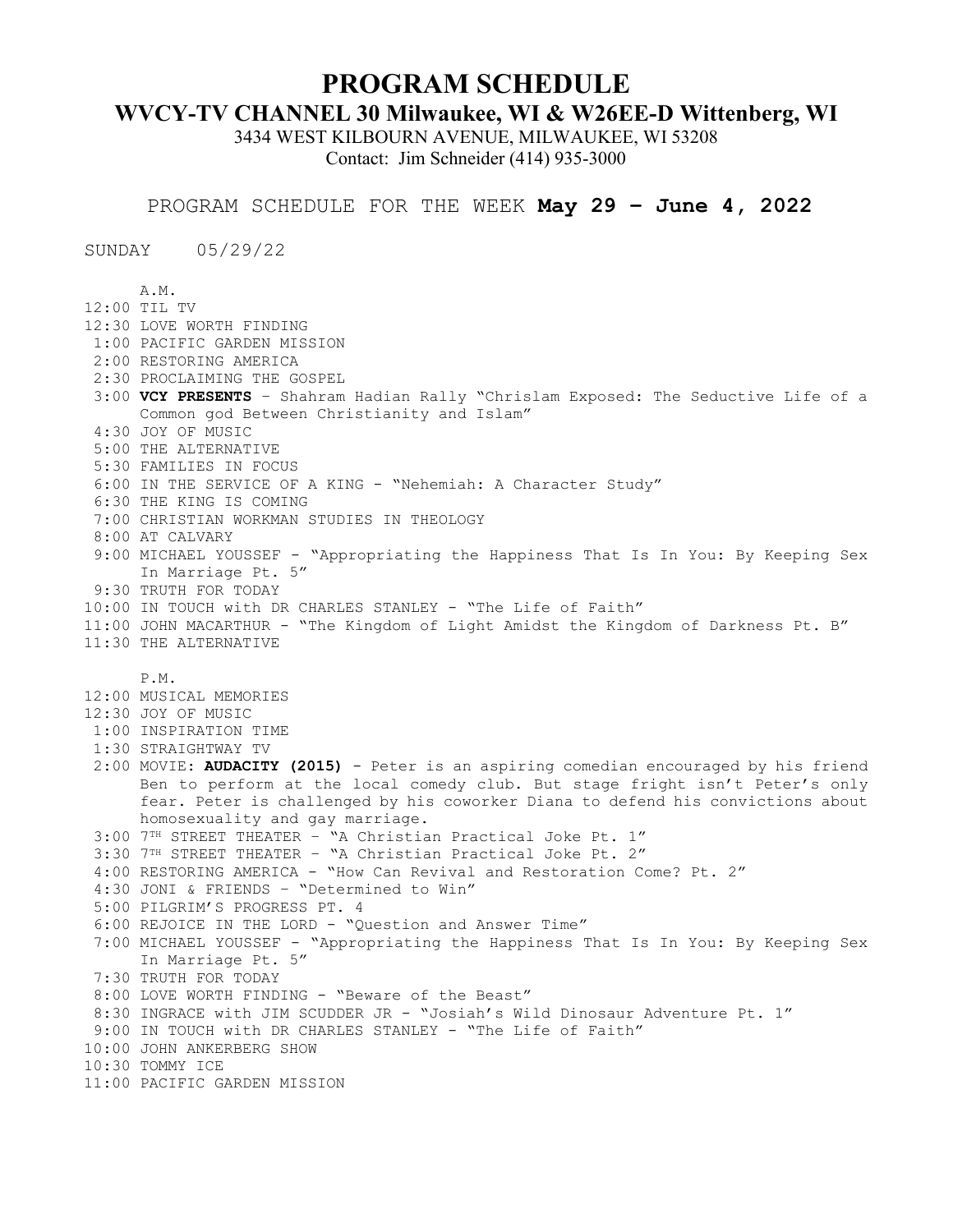A.M. 12:00 PREACHERS OF THE PAST - "Daniel" 1:00 MICHAEL YOUSSEF - "Appropriating the Happiness That Is In You: By Keeping Sex In Marriage Pt. 5" 1:30 JOHN MACARTHUR - "The Kingdom of Light Amidst the Kingdom of Darkness Pt. B" 2:00 MOVIE: **AUDACITY (2015)** - Peter is an aspiring comedian encouraged by his friend Ben to perform at the local comedy club. But stage fright isn't Peter's only fear. Peter is challenged by his coworker Diana to defend his convictions about homosexuality and gay marriage. 3:00 7TH STREET THEATER – "A Christian Practical Joke Pt. 1" 3:30 7TH STREET THEATER – "A Christian Practical Joke Pt. 2" 4:00 MUSICAL MEMORIES 4:30 INSPIRATION TIME 5:00 IN TOUCH with DR CHARLES STANLEY - "The Life of Faith" 6:00 AT CALVARY 7:00 REJOICE IN THE LORD - "Question and Answer Time" 8:00 TRUTH FOR TODAY 8:30 PROCLAIMING THE GOSPEL 9:00 MUSICAL MEMORIES 9:30 DEBUNKED TV – "Jesus Is a Copycat God" 10:00 PROPHECY UPDATE WITH ANDY WOODS 10:30 JOHN ANKERBERG SHOW 11:00 PILGRIM'S PROGRESS PT. 4 P.M. 12:00 OUR CHRISTIAN HERITAGE – "Ira Sankey and His Songs" 1:00 STEELING THE MIND – "Gene Altering in the Days of Noah - Andy Woods" 2:00 INSPIRATION TIME 2:30 FIGHT THE NEW ANTISEMITISM 3:00 ANSWERS CREATION HOUR - "The Relevance of Genesis - Ken Ham" 4:00 SUNSHINE FACTORY (E/I Ages 6-10) 4:30 DR. WONDER'S WORKSHOP (E/I Ages 5-12) 5:00 BUILDING GREAT LEADERS – "Faith: Leading In A Fallen World" 5:30 NEWSWATCH 6:00 PROPHECY FOCUS 6:30 THE WAY OF THE MASTER 7:00 VALOR 8:00 IN TOUCH with DR CHARLES STANLEY - "The Life of Faith" 9:00 OUR JEWISH ROOTS - "Young Man's Visions" 9:30 MICHAEL YOUSSEF - "Appropriating the Happiness That Is In You: By Keeping Sex In Marriage Pt. 5" 10:00 WORLDVIEW REPORT 10:30 NEWSWATCH 11:00 THE KING IS COMING 11:30 IN THE SERVICE OF A KING - "Nehemiah: A Character Study"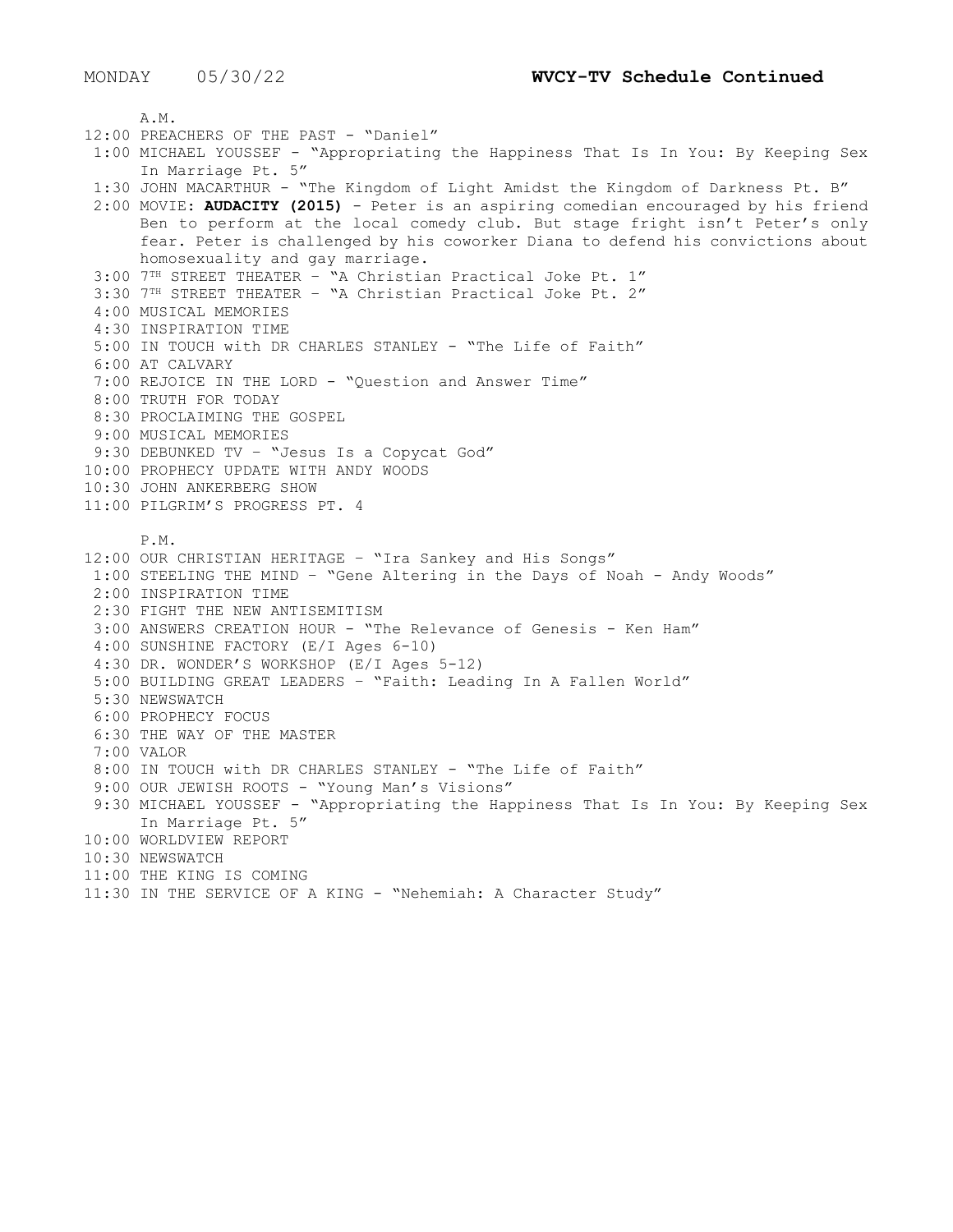A.M. 12:00 VALOR 1:00 PILGRIM'S PROGRESS PT. 4 2:00 ANSWERS CREATION HOUR - "The Relevance of Genesis - Ken Ham" 3:00 NEWSWATCH 3:30 THE WAY OF THE MASTER 4:00 MUSICAL MEMORIES 4:30 INSPIRATION TIME 5:00 VALOR 6:00 STEELING THE MIND – "Gene Altering in the Days of Noah - Andy Woods" 7:00 PROPHECY FOCUS 7:30 OUR JEWISH ROOTS - "Young Man's Visions" 8:00 STAND IN THE GAP 8:30 HIStory - "The History of Christianity Pt. 3 - Reformation" 9:00 MUSICAL MEMORIES 9:30 MICHAEL YOUSSEF - "Appropriating the Happiness That Is In You: By Keeping Sex In Marriage Pt. 5" 10:00 JONI & FRIENDS – "Determined to Win" 10:30 BIBLE PROPHECY AS WRITTEN 11:00 PACIFIC GARDEN MISSION P.M. 12:00 VALOR 1:00 FREEDOM ALIVE 1:30 PROCLAIMING THE GOSPEL 2:00 INSPIRATION TIME 2:30 HOLY CAUSE OF LIBERTY 3:00 DR. HOWARD ESTEP – "When Satan Pulls the Rabbit Out of the Hat" 4:00 SUNSHINE FACTORY (E/I Ages 6-10) 4:30 BLACK BUFFALO (E/I Ages 4-10) 5:00 DIGGING FOR TRUTH 5:30 NEWSWATCH 6:00 CHRISTIAN WORKMAN STUDIES IN THEOLOGY - "Genesis 12-50: Patriarchal History Pt. 10" 7:00 REFRESH CONFERENCE 2022 – "A Lesson on Evangelism – Dr. Jim Tillotson" 8:00 JOHN ANKERBERG SHOW 8:30 INSPIRATION TIME 9:00 LOVE WORTH FINDING - "Beware of the Beast" 9:30 FIGHT THE NEW ANTISEMITISM 10:00 WORLDVIEW REPORT 10:30 NEWSWATCH 11:00 STEELING THE MIND – "Gene Altering in the Days of Noah - Andy Woods"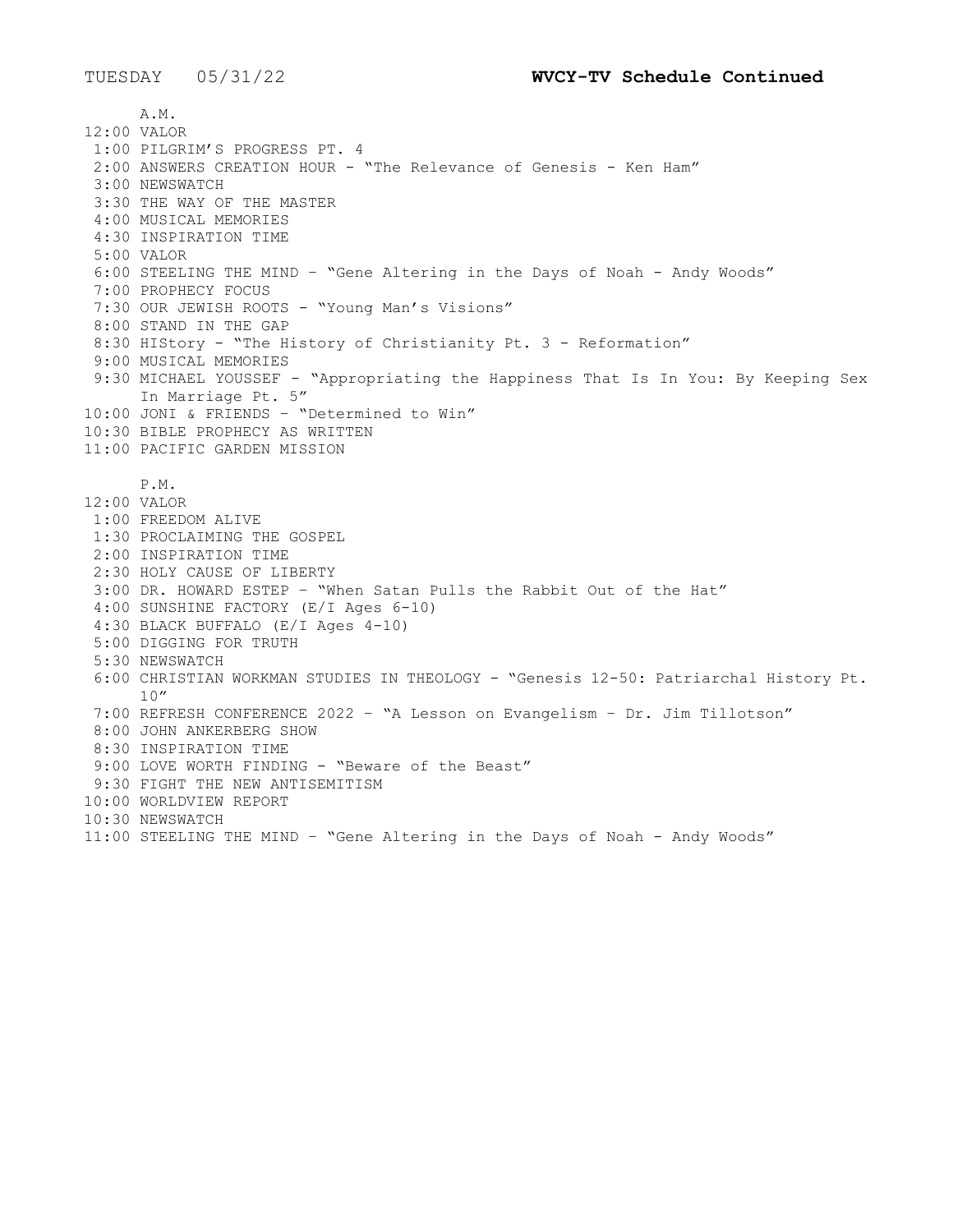A.M. 12:00 REFRESH CONFERENCE 2022 – "A Lesson on Evangelism – Dr. Jim Tillotson" 1:00 HOLY CAUSE OF LIBERTY 1:30 FREEDOM ALIVE 2:00 JONI & FRIENDS – "Determined to Win" 2:30 MICHAEL YOUSSEF - "Appropriating the Happiness That Is In You: By Keeping Sex In Marriage Pt. 5" 3:00 NEWSWATCH 3:30 JOHN ANKERBERG SHOW 4:00 MUSICAL MEMORIES 4:30 INSPIRATION TIME 5:00 REFRESH CONFERENCE 2022 – "A Lesson on Evangelism – Dr. Jim Tillotson" 6:00 DR. BOB COOK – "You Can Decide Destiny" 6:30 BIBLICAL PROTOCOLS FOR PRAYER – "The Exuberance Protocol" 7:00 PREACHERS OF THE PAST - "Daniel" 8:00 CHRISTIAN WORKMAN STUDIES IN THEOLOGY - "Genesis 12-50: Patriarchal History Pt. 10" 9:00 MUSICAL MEMORIES 9:30 ANSWERS CREATION HOUR - "The Relevance of Genesis - Ken Ham" 10:30 DIGGING FOR TRUTH 11:00 TOMMY ICE 11:30 JOHN MACARTHUR - "The Kingdom of Light Amidst the Kingdom of Darkness Pt. B" P.M. 12:00 REFRESH CONFERENCE 2022 – "A Lesson on Evangelism – Dr. Jim Tillotson" 1:00 HEROES 1:30 LOVE WORTH FINDING - "Beware of the Beast" 2:00 INSPIRATION TIME 2:30 HIStory - "The History of Christianity Pt. 3 - Reformation" 3:00 DR. BOB COOK – "You Can Decide Destiny" 3:30 BIBLICAL PROTOCOLS FOR PRAYER – "The Exuberance Protocol" 4:00 SUNSHINE FACTORY (E/I Ages 6-10) 4:30 SECRET PLACE (E/I Ages 2-10) 5:00 THE ALTERNATIVE 5:30 NEWSWATCH 6:00 OUR JEWISH ROOTS - "Young Man's Visions" 6:30 STRAIGHTWAY TV 7:00 WORSHIP CONFERENCE 2022 – "God Cares About How We Worship Him" 8:00 AT CALVARY 9:00 BUILDING GREAT LEADERS – "Faith: Leading In A Fallen World" 9:30 JOY OF MUSIC 10:00 WORLDVIEW REPORT 10:30 NEWSWATCH 11:00 THE WAY OF THE MASTER 11:30 DEBUNKED TV – "Jesus Is a Copycat God"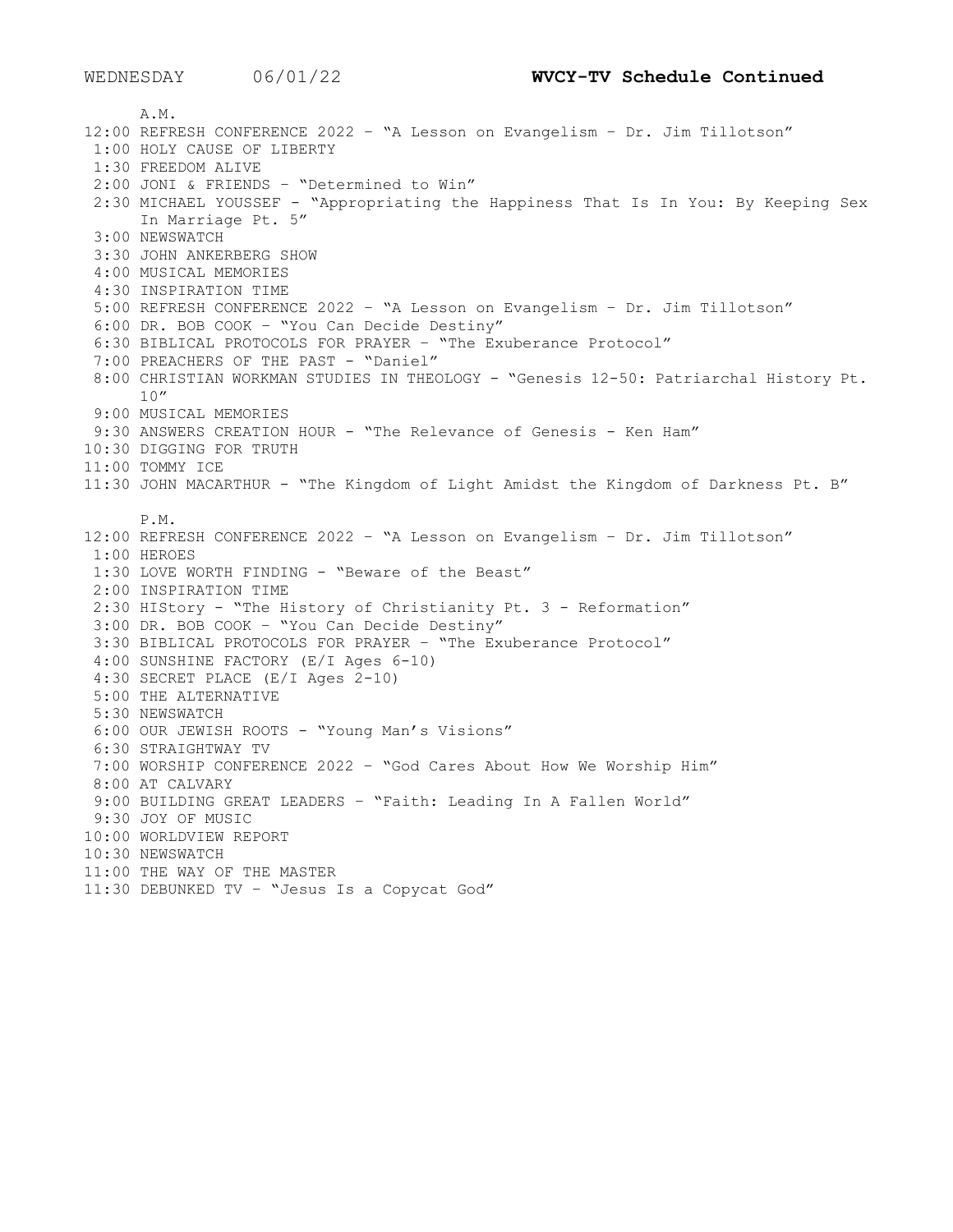A.M. 12:00 WORSHIP CONFERENCE 2022 – "God Cares About How We Worship Him" 1:00 DR. HOWARD ESTEP – "When Satan Pulls the Rabbit Out of the Hat" 2:00 STRAIGHTWAY TV 2:30 PROPHECY FOCUS 3:00 NEWSWATCH 3:30 JOHN MACARTHUR - "The Kingdom of Light Amidst the Kingdom of Darkness Pt. B" 4:00 MUSICAL MEMORIES 4:30 INSPIRATION TIME 5:00 WORSHIP CONFERENCE 2022 – "God Cares About How We Worship Him" 6:00 THE ALTERNATIVE 6:30 THE WAY OF THE MASTER 7:00 DIGGING FOR TRUTH 7:30 FIGHT THE NEW ANTISEMITISM 8:00 PACIFIC GARDEN MISSION 9:00 MUSICAL MEMORIES 9:30 BIBLE PROPHECY AS WRITTEN 10:00 THE JOY OF MUSIC 10:30 WORSHIP 11:00 THE WAY OF THE MASTER 11:30 INGRACE with JIM SCUDDER, JR - "Josiah's Wild Dinosaur Adventure Pt. 1" P.M. 12:00 WORSHIP CONFERENCE 2022 – "God Cares About How We Worship Him" 1:00 THE KING IS COMING 1:30 PROPHECY UPDATE WITH ANDY WOODS 2:00 INSPIRATION TIME 2:30 STRAIGHTWAY TV 3:00 WORSHIP CONFERENCE – "A Conservative Response to Goodness and Beauty" 4:00 SUNSHINE FACTORY (E/I Ages 6-10) 4:30 DAVEY & GOLIATH (E/I Ages 3-10) 5:00 TIL TV 5:30 NEWSWATCH 6:00 FAMILIES IN FOCUS 6:30 STAND IN THE GAP 7:00 WORLDVIEW WEEKEND HOUR 8:00 REJOICE IN THE LORD - "Question and Answer Time" 9:00 **VCY PRESENTS** – Hilton Griswold Rally from 5/1/2010 10:30 NEWSWATCH 11:00 DIGGING FOR TRUTH 11:30 FREEDOM ALIVE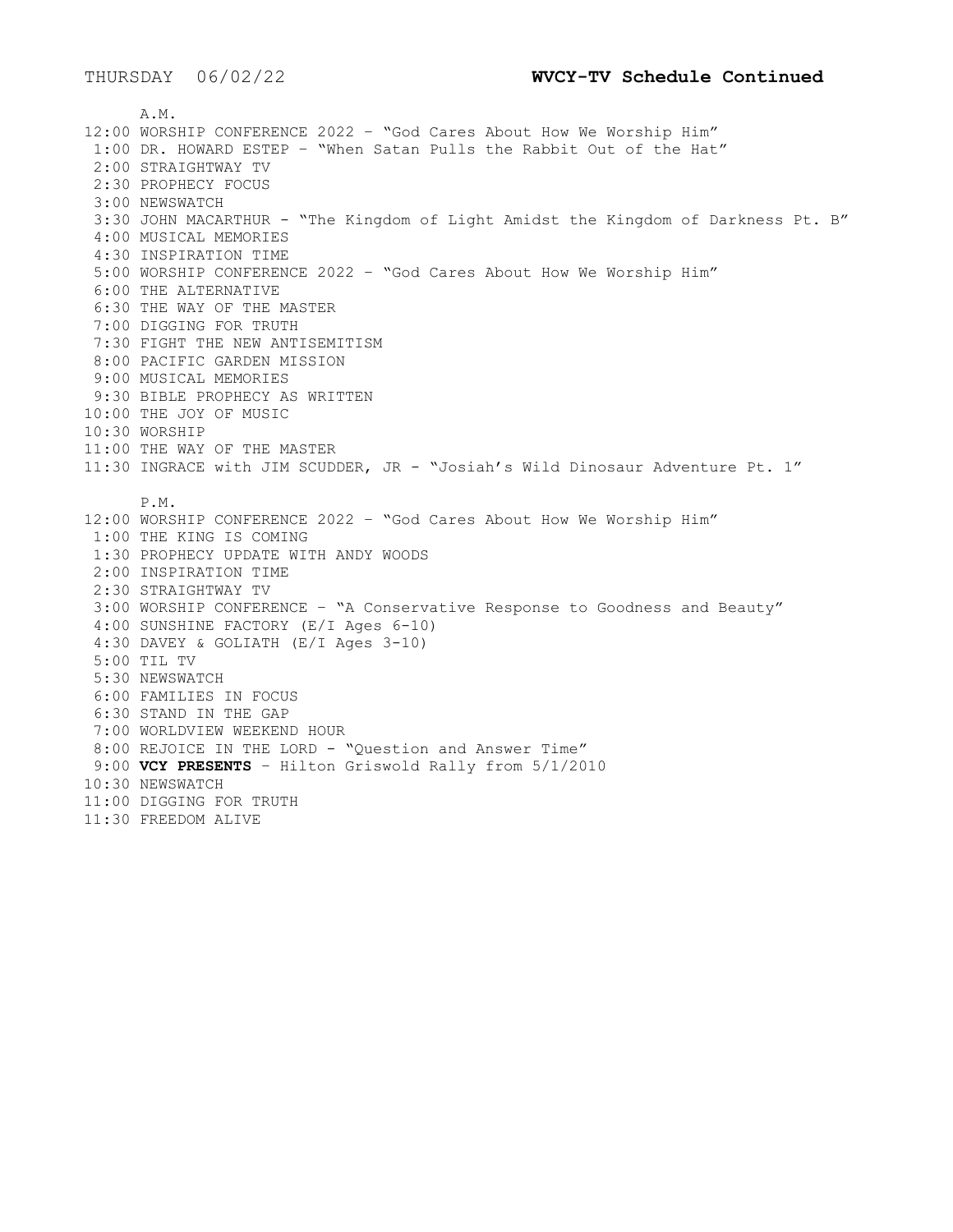A.M. 12:00 WORLDVIEW WEEKEND HOUR 1:00 FAMILIES IN FOCUS 1:30 PROPHECY UPDATE WITH ANDY WOODS 2:00 REJOICE IN THE LORD - "Question and Answer Time" 3:00 NEWSWATCH 3:30 STAND IN THE GAP 4:00 MUSICAL MEMORIES 4:30 INSPIRATION TIME 5:00 WORLDVIEW WEEKEND HOUR 6:00 BIBLE PROPHECY AS WRITTEN 6:30 INGRACE with JIM SCUDDER JR - "Josiah's Wild Dinosaur Adventure Pt. 1" 7:00 **VCY PRESENTS** – Hilton Griswold Rally from 5/1/2010 8:30 OUR JEWISH ROOTS - "Young Man's Visions" 9:00 MUSICAL MEMORIES 9:30 TIL TV 10:00 DR. BOB COOK – "You Can Decide Destiny" 10:30 BIBLICAL PROTOCOLS FOR PRAYER – "The Exuberance Protocol" 11:00 DR. HOWARD ESTEP – "When Satan Pulls the Rabbit Out of the Hat" P.M. 12:00 WORLDVIEW WEEKEND HOUR 1:00 RESTORING AMERICA - "How Can Revival and Restoration Come? Pt. 2" 1:30 WORSHIP 2:00 INSPIRATION TIME 2:30 BUILDING GREAT LEADERS – "Faith: Leading In A Fallen World" 3:00 FAMILIES IN FOCUS 3:30 DIGGING FOR TRUTH 4:00 SUNSHINE FACTORY (E/I Ages 6-10) 4:30 ADVENTURE PALS (E/I Ages 6-13) 5:00 JOHN ANKERBERG SHOW 5:30 NEWSWATCH 6:00 STEELING THE MIND – "Gene Altering in the Days of Noah - Andy Woods" 7:00 OUR CHRISTIAN HERITAGE – "The Old Rugged Cross Church" 8:00 MOVIE: **AUDACITY (2015)** - Peter is an aspiring comedian encouraged by his friend Ben to perform at the local comedy club. But stage fright isn't Peter's only fear. Peter is challenged by his coworker Diana to defend his convictions about homosexuality and gay marriage. 9:00 7TH STREET THEATER – "A Christian Practical Joke Pt. 1" 9:30 7TH STREET THEATER – "A Christian Practical Joke Pt. 2" 10:00 WORLDVIEW REPORT 10:30 NEWSWATCH 11:00 PILGRIM'S PROGRESS PT. 4